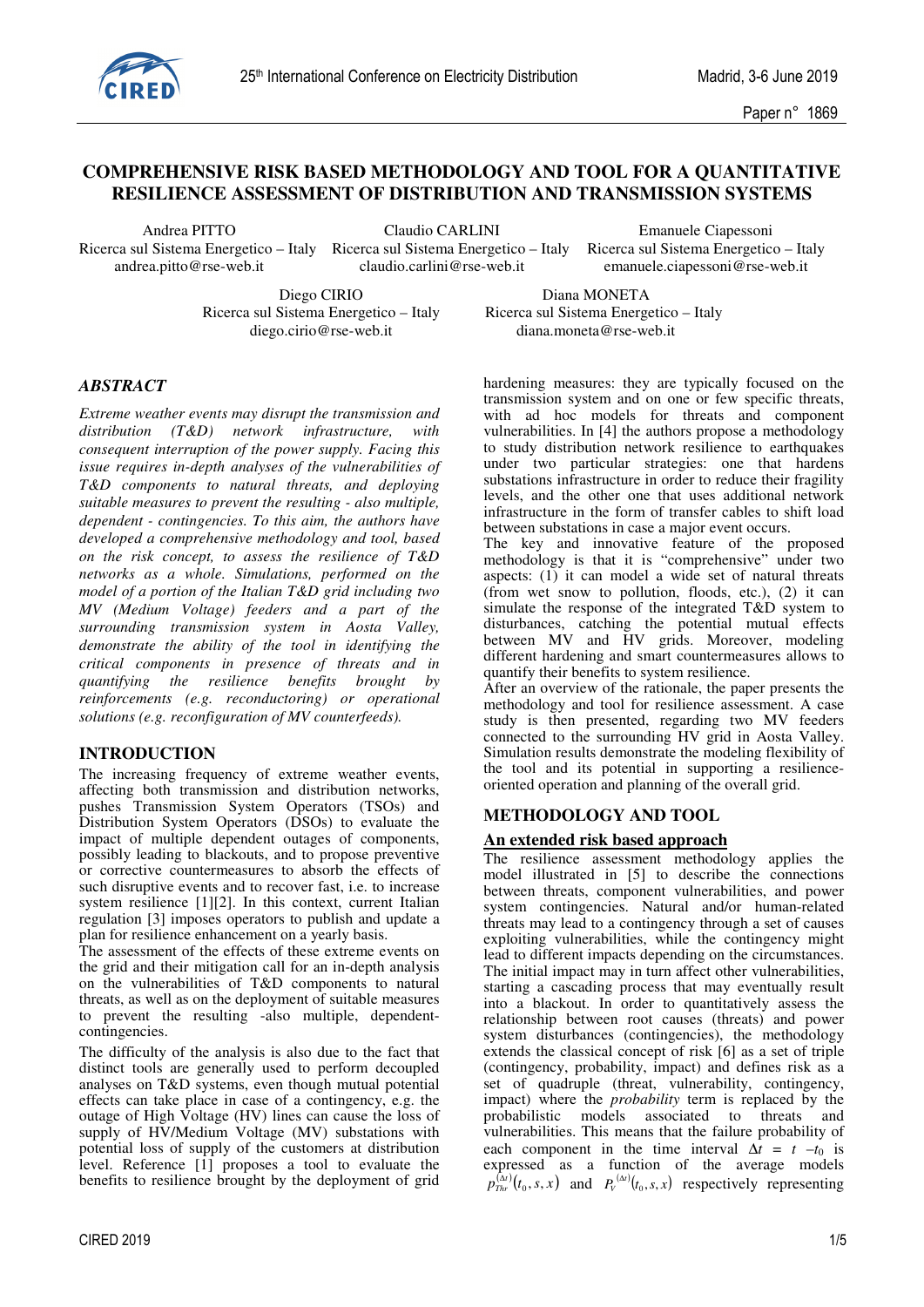

the spatial dependent probability density function (pdf) of the relevant stress variable *S* and the conditional probability function of failure over ∆*t* for a component located in *x*, as reported in (1).

$$
P_F(x, \Delta t, t_0) = \int_S P_V^{(\Delta t)}(t_0, s, x) \cdot p_{Thr}^{(\Delta t)}(t_0, s, x) ds \tag{1}
$$

This extended risk definition allows to link Probabilistic Hazard Assessment (PHA) studies to Security Assessment (SA) analyses, focusing on the root causes of disturbances. This step forward also allows to select the dangerous contingencies, to be simulated in detail, on the basis of current or expected environmental/weather conditions, thus complementing conventional security analyses based on the classical N-1 criterion.

### **Modeling threats and component vulnerabilities**

The computation of the last term of (1) requires the knowledge of the dependence of the stress variable pdf at location *x*. The tool allows to characterize the threat geospatial models in two ways:

- (1) in *operational planning mode*, where weather variable geospatial distributions come from a forecasting system available at the control center;
- (2) in *engineering mode*, by analytical functions which characterize in probabilistic terms the intensity and extension of the threat.

In engineering mode, threats are modelled using either standard or customised geospatial distributions of the expected values for stress variables, as shown in Table 1.

Table 1: Stress variables for the analyzed threats

| Threat     | Stress variable                        | <b>Stress variable</b> |  |
|------------|----------------------------------------|------------------------|--|
|            | [measurement unit]                     | spatial distribution   |  |
| and<br>Ice | Wind+Ice load [N/mm <sup>2</sup> ]     | customised             |  |
| snow       | Conductivity on insulators             |                        |  |
|            | [ $\mu$ S/cm <sup>2</sup> ]            |                        |  |
| Pollution  | Pollution concentration<br>$_{\rm on}$ | standard               |  |
|            | insulators $[mg/cm2]$                  |                        |  |
| Lightnings | Flash to ground density                | standard               |  |
|            | [# flashes/( $km^2*h$ )]               |                        |  |
| Earthquake | Peak ground acceleration               | customised             |  |
|            | $\mathrm{Im/s^2}$                      |                        |  |
| Physical   | Attack scenario probability            | customised             |  |
| attacks    | [# attacks/week]                       |                        |  |
| Landslides | Newmark displacement [m]               | customised             |  |
| Floods     | Water level [m]                        | standard               |  |
| Fires      | Insulation temperature $[°C]$          | standard               |  |
| Vegetation | Tree height [m]                        | standard               |  |
| Thermal    | Air temperature $[^{\circ}C]$          | standard               |  |
| Ageing     |                                        |                        |  |

The standard spatial distributions consist in Gaussian-like functions (see [5]), while customized models depend more specifically on the physics of the modelled threats. Each HV and MV component is characterized by a vulnerability function which is specific for each threat and can be derived from ad hoc tests, mathematical models, or qualitative information from experts.

### **The tool**

Figure 1 shows the architecture of the tool for risk-based resilience assessment [5].

The tool combines the short term models of a hazard (*wet snow storm*, *lightning*, *fires*, etc.) with the vulnerability curves of the power system components, thus getting the failure probabilities of components over time horizons from few hours to few minutes ahead.



After that, the tool carries out the following tasks:

- select the critical components, defined as the ones which have the highest failure probabilities and contribute to a fraction  $\delta$  of the sum of the failure probabilities over all the components;
- generate a comprehensive set of multiple, common mode and dependent contingencies involving the critical components;
- identify the most risky contingencies establishing a minimum risk threshold *Rmin* by using a fast screening method, based on ex-ante topological risk indexes.

The retained contingencies are simulated using a quasistatic cascading outage simulator in order to evaluate the potential cascades triggered by the initiating events, thus computing indicators such as the amount of MW's lost or the energy not served. This cascading outage simulator is based on a robust power flow program enhanced with steady-state models of frequency regulation and of the main protection and defence systems. It also models the switching of normally open counterfeeds to restore loads in MV networks.

The risk-based resilience indicator in case of generic contingency  $j$  is given by (2).

Resilience<sub>cig,j</sub> = 
$$
\frac{1}{Risk_{cig,j}} = \frac{1}{(p_{cig,j} \times Imp_{cig,j})}
$$
 (2)

where  $p_{ctg,j}$  is the probability of the contingency while impact indicator *Impctg,j* is given by the loss of load.

## **MODELING DISTRIBUTION NETWORKS RESILIENCE TO WET SNOW THREAT**

This section discusses some modeling aspects related to wet snow events heavily affecting distribution networks.

### **Wet snow events**

Under specific conditions of temperature  $(0^{\circ}C^{-2}C)$ , the snowflakes can partially melt and settle on the conductor and join together not only by the mechanism of collision, but also for the strong coalescence due to the presence of Liquid Water Content (LWC) in the snowflakes that promotes the growth of sleeve typically cylindrical in shape around the wire. The snow sleeves up to 15 cm in diameter can cause an extra load on conductors up to 8- 10 kg/m, producing serious damages to overhead lines (OHLs). In some cases, the conductor undergoes an extra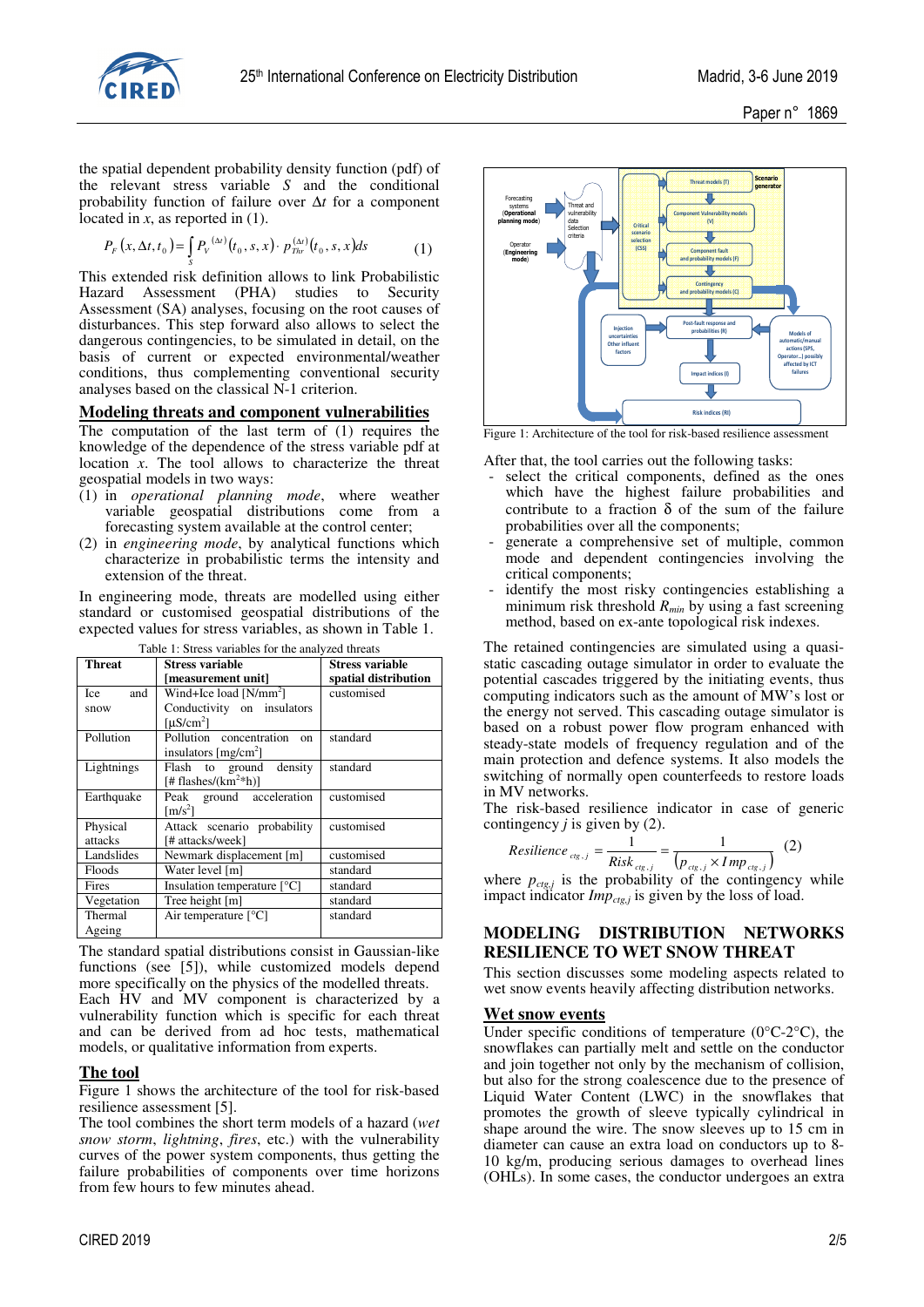

load due to the intense wind blowing after the accretion event. The threat model [5] accounts for the wind speed and direction, the ambient temperature and the precipitation rate. The methodology [8] adopts the wet snow mass accretion model described by ISO [7].

The most vulnerable components to wet snow events are the OHLs with bare conductors in MV and HV/EHV grids, and the aerial cables in MV networks.

The vulnerability probabilistic models for OHLs with bare conductors includes the vulnerability of:

- a) the phase conductors and the shielding wires which are affected by the mechanical tension due to the combined ice-wind load;
- b) the tower equipment (insulator chains, and bracings) subject to combined force due to wind and ice loads.

As for item a), a mechanical fragility curve is evaluated for each phase conductor and shielding wire consisting in a lognormal distribution of mechanical tension with a mean value equal to the expected tensile strength in kN for the conductor (e.g. 170 kN for a 31.5 mm ACSR conductor used for phase conductors of HV lines) and a standard deviation equal to 2% of the expected value. The failure probability of individual line span is calculated by combining the failure probability related to the phase conductors, the shielding wires and the tower equipment.

In MV networks OHL lines with bare conductors usually don't have shielding wires. Instead, the pole of a MV line can be severely affected by wet snow, thus its vulnerability curve cannot be neglected. On the contrary, for HV and EHV lines, the mechanical failure of the towers is neglected because lattice towers are much less vulnerable to ice and wind loads with respect to tower equipment like the bracings. Moreover the most used configuration for MV aerial cable lines is characterized by three cables wrapped around a 9 mm diameter galvanized steel wire. The mechanical action on cable lines is essentially carried out on the supporting wire, whose vulnerability is given by a lognormal probability distribution with an expected value of 62 kN (for a 9 mm diameter steel wire) and a 2% standard deviation.

### **Countermeasure modeling**

The measures to boost system resilience [9] in case of natural threats can be classified into two categories:

- passive approaches, aimed at improving the ability of the infrastructure to not be damaged in case of threats, by preventing and minimizing their impact via the introduction of redundancies, the hardening of the components, and the use of protective barriers;
- active approaches, aimed to minimize disruptions, to improve system absorption capability, recovery speed.

Two examples of passive and active measures are respectively the reconductoring, i.e. the upgrade of the mechanical strength of conductors by adopting larger diameters for the conductors, and the optimal reconfiguration of counterfeeds.

Reconductoring can be applied both to the HV and to the MV grids, given that in some cases a potential upgrade of the physical supporting infrastructure (i.e. the towers/poles) must be performed in order to withstand the increased weight of the new conductors.

The process of reconfiguring counterfeeds following a contingency that determines the out-of-service of network components (for example MV connections, or secondary or primary substations) can have different objectives:

- maximize the load restored to users (main goal);
- minimize the number of maneuvers;
- reduce active losses in the post-contingency network configuration.

The reconfiguration optimizer adopted in the tool exploits the modified Viterbi algorithm [10].

### **CASE STUDY**

This section presents a case study referring to threat "wet snow", describes the grid model, the threat scenarios and discusses the simulation results obtained from the risk based resilience assessment tool.

### **Grid model**

The test system under study integrates two MV feeders, Smart Grid" Deval project promoted by ARERA [11], with a portion of the surrounding HV/EHV transmission grid in Aosta Valley, specifically around HV/MV primary substation at Villeneuve, particularly critical in terms of operation and maintenance as it provides energy to a very large area (about  $770 \text{ km}^2$ ).

Figure 2 provides an overview of the integrated MV and HV grid under study. The dashed lines in Figure 2a) are MV feeders excluded from the present analysis.



Figure 2: The integrated MV/HV/EHV grid: (a) map of the MV feeders and of surrounding HV grid, (b) the one-line diagram of the two feeders

The resulting MV/HV grid model is derived from Aosta Valley map [12], Deval [11], as well as ENEL and TERNA standards [13][14], and it includes 92 MV electrical nodes, of which 60 nodes are MV/LV substations, 29 transit nodes in correspondence of line poles, and 3 the HV and MV busbars at Villeneuve HV/MV substations. Three main counterfeeds can connect the following nodes: Champagne – Thumel Caverna (#12 - #46); Bouillet – Camping (#26 - #31); Bouillet-Dir. Bouillet (#26 - #63). The rated transformation power at MV/LV substations is estimated on the basis of the size of the population served by each MV/LV substation: 50, 100, 160 and 250 kVA. The model also includes 10 HV (132 kV) nodes, 8 EHV (220 kV) nodes as well as 20 OHLs, 6 generators and 3 EHV/HV transformers.

It's worth noting that a unique model is used in the platform to represent the overall system; the hazard analysis and the simulation of the system response to the disturbances are performed only once on the same integrated grid model.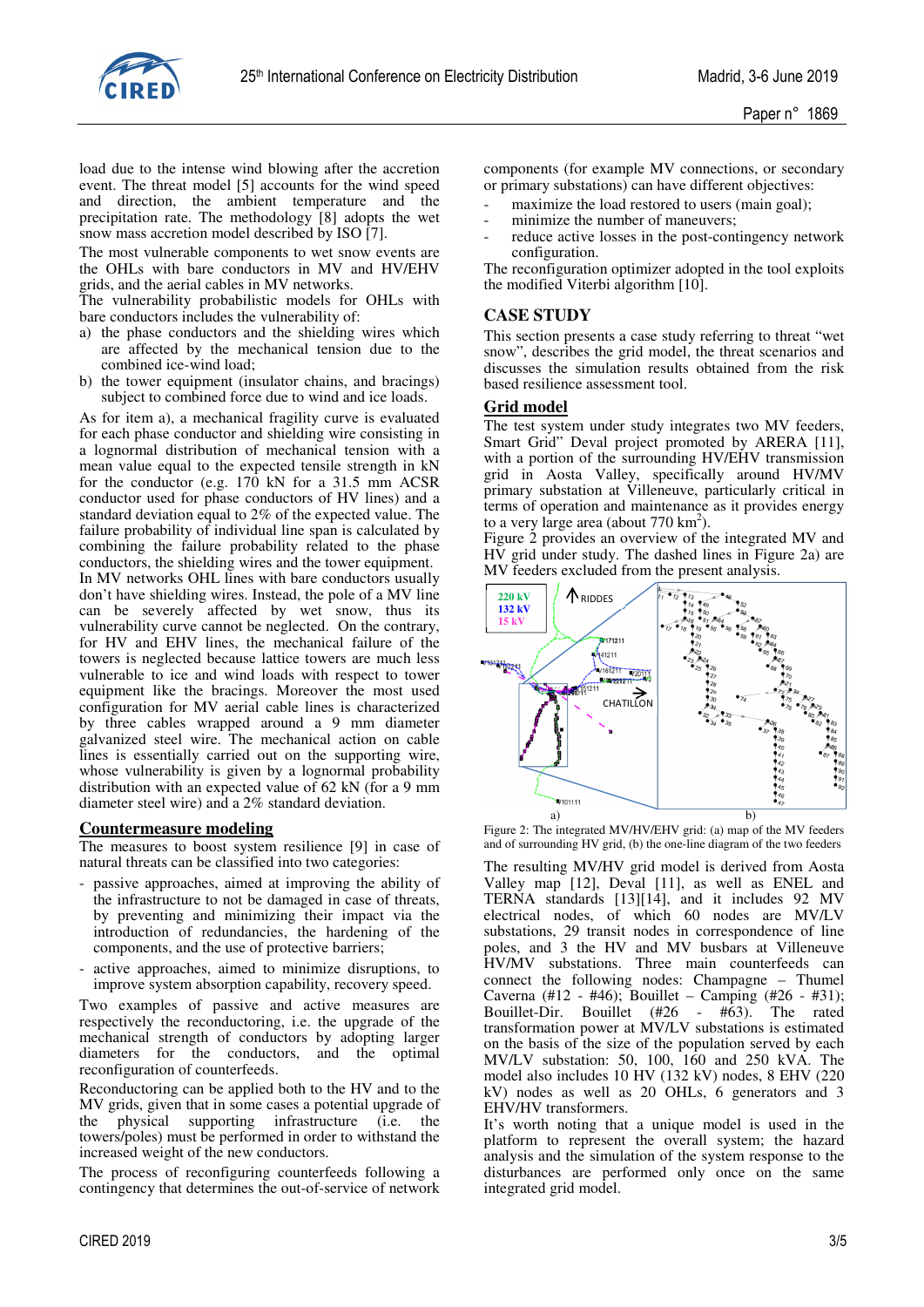

#### **Simulation scenarios**

Table 2 reports the main features of the wet snow storm scenarios adopted in the simulations.

Table 2: Expected values for parameters characterizing wet snow events

| Hazard parameter            | S1 (moderate)                     | S <sub>2</sub> (severe)           |  |
|-----------------------------|-----------------------------------|-----------------------------------|--|
| Peak wind speeds            | $10-15$ m/s                       | $10-15$ m/s                       |  |
| Precipitation rate          | $1 \text{ mm/h}$                  | $5 \text{ mm/h}$                  |  |
| Initial precipitation level | $10 \text{ mm}$                   | $20 \text{ mm}$                   |  |
| air temperature             | $-0.5^{\circ}$ C $-1.5^{\circ}$ C | $-0.5^{\circ}$ C $-1.5^{\circ}$ C |  |

The following simulation cases are discussed in the paper: the wet snow storm base cases S1 and S2, the application of reconductoring in scenario S1, the construction of a new counterfeed and the application of optimal reconfiguration algorithm in scenario S2.

For all the simulations the following parameters for the wet snow events are assumed as fixed parameters:

- diameter of the wet snow precipitation area  $= 80$  km;
- diameter of the wind swept area  $= 35$  km;
- threat center around Villeneuve substation.

Unless differently specified, the fraction of explained total failure probability is set to 0.95. Moreover, all the components with a failure probability higher than (or equal to) 10% are considered as critical components.

#### **S1 base case**

For all the overhead conductors in MV and HV grids Figure 3 reports the expected values of the stress variables (i.e. the mechanical tension) on the conductors, and the loads due to wet snow and wind.



Figure 3: Mechanical tension (a) in kN, and wet snow sleeve thickness (b) for MV and HV lines, scenario S1 moderate wet snow

In Figure 4 the critical components (in particular, branches) are represented using a specific color to represent their conditional probability of failure (white for probabilities lower than 0.2, cyan for probabilities between 0.2 and 0.4, yellow for probabilities between 0.4 and 0.6, red for probabilities between 0.6 and 0.8, magenta for probabilities higher than 0.8).



Figure 4: Geolocalization of critical components, scenario S1 moderate wet snow storm

Figure 5 reports the contributions (in terms of expected lost MW) of each contingency category to the total risk of loss of load. The largest contributions to the total risk are associated to high order common mode branch outages

(N-13 and N-14): in fact most of the selected critical lines have a very high probability of failure.



Figure 5: Contributions to total risk of each contingency category, scenario S1

#### **Effect of reconductoring**

The critical OHLs with a  $35 \text{ mm}^2$  section undergo an upgrading process which changes the section areas from  $35 \text{ mm}^2$  to  $70 \text{ mm}^2$ . This decreases noticeably the failure probability of critical components (the highest failure probability becomes  $7.15 \times 10^{-1}$ ). The total risk of loss of load over 10 minutes passes from 1.33 expected lost MW in S1 to 0.72 expected lost MW in the present case.

#### **Effect of a new counterfeed on S2 scenario**

The application of the severe wet snow event S2 to Villeneuve area determines a set of 52 critical branches, of which 37 have a failure probability higher than 90% and 15 a failure probability between 0.9 and 0.1.

The high severity of S2 event determines a very high probability of damage not only on small section branches  $(35mm<sup>2</sup>)$  section but also on main branches of the two feeders (such as  $40-41$ ) with higher sections (70 mm<sup>2</sup>). The risk of losing a very large set of branches (up to 52) is much higher than in moderate wet snow scenario S1.

To counteract such criticality, a new counterfeed is supposed to be built between node 48 (Dir Crete de Ville) and node 91 (Pont), chosen because no counterfeeds can assure to restore the 100% of total lost load in case of a fault on main branches around nodes of range [70-90].

The same simulation of S2 event is performed assuming that only a single counterfeed is activated for each contingency, which is in line with the usual operating practice. The application of the new counterfeed does not change much the average value of the LOL risk indicators over the whole set of contingencies (undergoing a 1% decrease) but significantly reduces the impact for a set of about 20 contingencies. Figure 6 compares the LOL impact of these contingencies before and after the introduction of the new counterfeed.



Figure 6: Bar diagram of the LOL impact of the contingencies before and after the new counterfeed, severe wet snow event S2